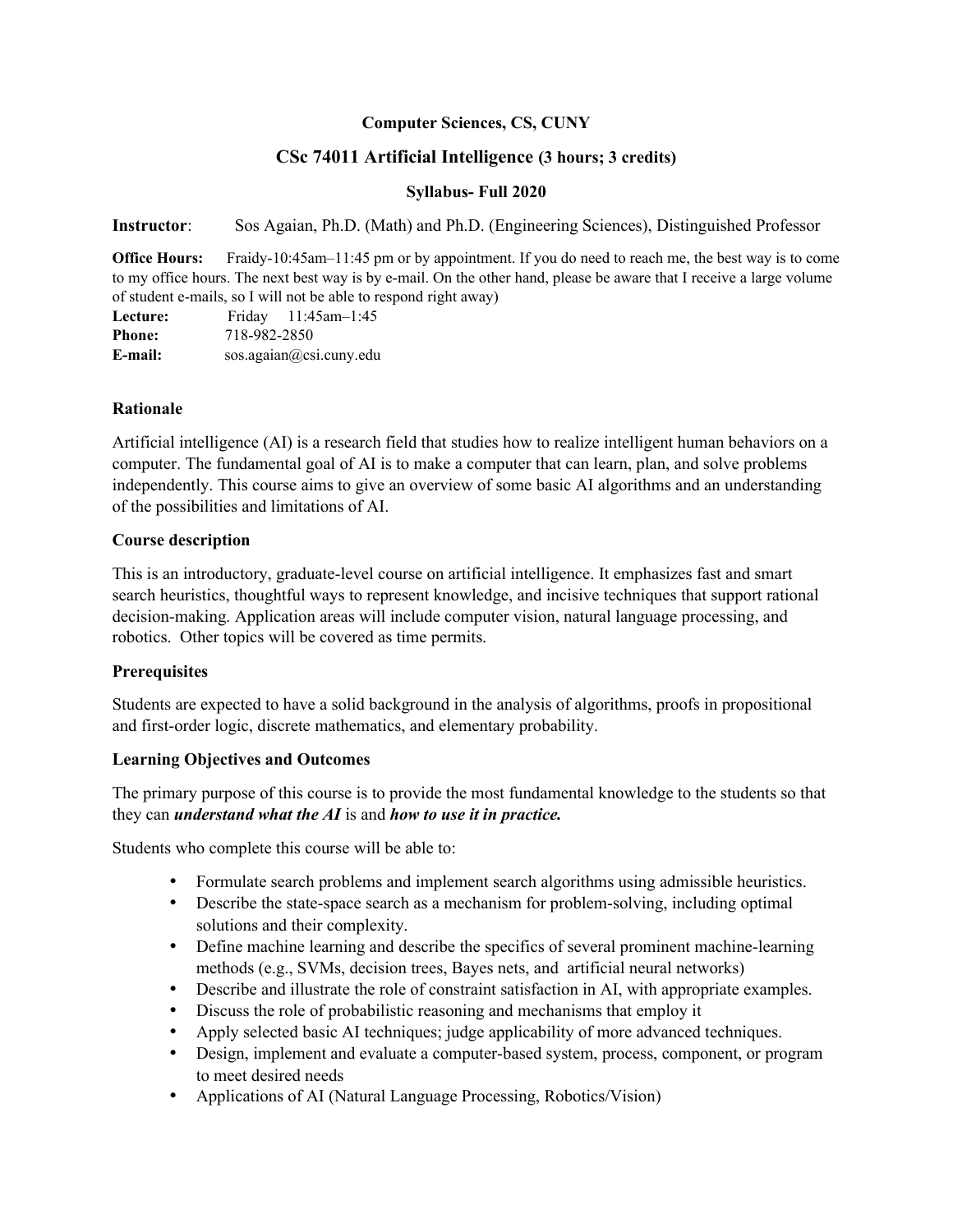• Get hands-on experience by solving real-world AI problems.

**Course reading:** Stuart Russell and Peter Norvig, Artificial Intelligence: A Modern Approach, Third Edition 2010. Pearson Education, Inc. ISBN: 978-0-13-604259-4 (http://aima.cs.berkeley.edu/). Students will also be required to read a wide variety of assigned papers and summarize and react to their content.

**Also recommended:** Andreas C. Müller, Sarah Guido, Introduction to Machine Learning with Python: A Guide for Data Scientists 1st Edition, ISBN-13: 978-1449369415 ISBN-10: 1449369413

Grades will be based on:

- Class participation  $10\%$
- Assignments 60%
- Term project (presentation and report) 30%

Students must complete several projects. Projects will include hands-on application of basic AI techniques as well as the selection of appropriate technologies for a given problem. In a final project, groups of students will participate in the creation of an AI-based application to solve real-world issues including, search, computer vision, machine learning, logic, and constraint satisfaction problems. The project grade based on three aspects: project concept, results, presentation quality, and report quality. The final project will allow you to implement the skills you learned in the masters of AI.

## **List of topics**

- **Week 1: Introduction to AI, history of AI, course structure and policies and present some AI applications**
	- **o** What is AI?
	- **o** AI now: Why this time it's different
	- **o** Intelligent Agents
- **Week 2: Problem Solving**
	- **o** Solving problems by searching
	- **o** Knowledge and rationality
	- **o** Heuristic search strategies
	- **o** Adversarial search
	- **o** Search and optimization (gradient descent)
- **Week 3: Knowledge Representation (**Acquire and represent knowledge about a domain**) and Reasoning(**Use the knowledge to solve problems in that domain**)**
	- **o** Logical agents
	- **o** First-order logic
	- **o** Uncertain and probabilistic reasoning (Bayesian reasoning)
	- **o** Bayesian networks: representation, independence, and inference
	- **o** Hidden Markov model
- **Week 4: Learning: Supervised methods**
	- **o** What is learning?
	- **o** Learning from examples
	- **o** Knowledge of Learning
	- **o** Supervised vs. Unsupervised learning
	- **o** Regression -- linear, logistic, ridge
	- **o** Classification decision trees, SVM